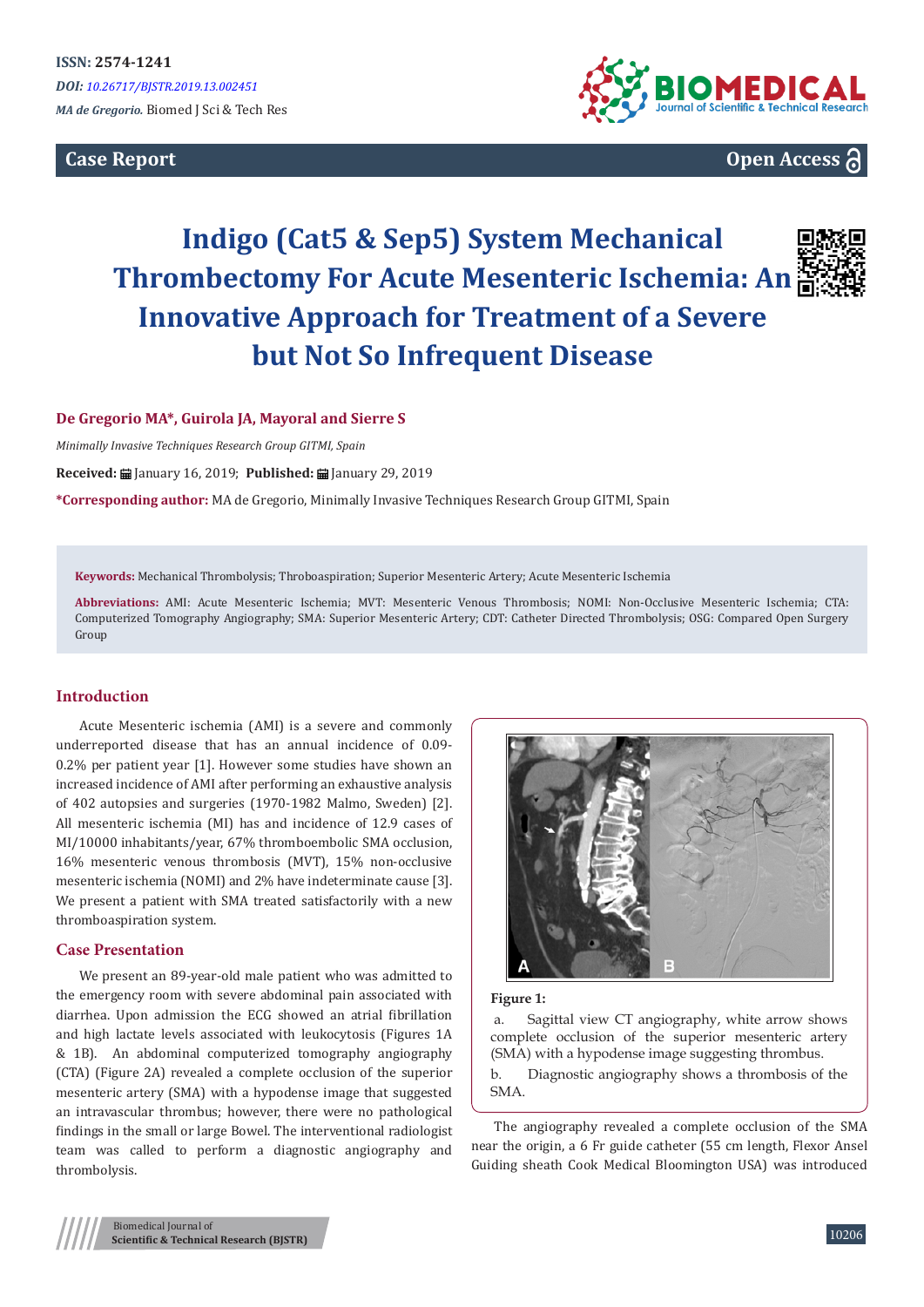into the SMA and the Indigo CAT5 aspirator tubing and separator (PENUMBRA Indigo system, Alameda California USA) was used for thromboaspiration, and also catheter directed thrombolysis (CDT) with 500,000.00 UI of urokinase was administered. After 10-15 minutes a complete extraction of the thrombus was performed with some residual occlusion in jejunal and ileal arteries as a result of distal embolization of small thrombi (Figure 2B). A 5 Fr multiperforated catheter (100 cm length and 10 cm infusion length; Cragg-Mcnamara Cath ev3 Ltd. Paris France) was introduced all the way until the ileocolic artery and thrombolysis perfusion was initiated with 50,000.00 UI/ of urokinase every hour in a total of 24 hours (Figure 2C).



### **Figure 2:**

a. CAT5 and SEP5 indigo system by Penumbra.

b. Final result after thromboaspiration with CAT5 Indigo System, black arrows shows residual and distal thrombosis of yeyunal and ileal artery branches.

c. Multiperforated infusion catheter for Urokinase (UK) perfusion (50,000.00 UI UK/Hr.)

d. Angiography control after 24 hrs of UK perfusion, notice the metallic surgical stapling as a result of laparoscopic procedure done by the surgical to discard intestinal complications.

The surgery team did an exploratory laparoscopy after the procedure to determine the viability of the intestines, which showed no pathological findings. After 24 hrs a control SMA angiography was performed with a complete revascularization (Figure 2D), and without any residual thrombi in jejunal or ileal artery branches. The surgery team carried out a second look laparoscopy, to discard any abdominal complications. The cardiology department suggested acenocumarol treatment as anticoagulant therapy for the cardiac arrhythmia, and the patient was discharged after 5 days after admission.

## **Discussion**

The time elapsed from the onset of symptoms to the diagnosis of AMI is substantial, although clinical symptoms may be imprecise

especially in elderly patients [4]. Currently the early diagnosis of AMI is possible thanks to the multiple phases CT-angiography that presents high sensibility and specificity. CTA can establish the diagnosis of AMI but also rule out other pathologies with similar symptoms [1]. Some authors conclude that the signs, symptoms and laboratory tests are insufficient for the diagnosis of AMI and the CTA has a better diagnostic accuracy [4]. In our patient the clinical presentation had the typical abdominal pain, high lactic and D-dimer levels. However, CTA was able to diagnose the thromboembolic event with a rapid response and great precision. The mortality due to acute mesenteric ischemia has not changed in the last years despite the improvement of the treatments especially endovascular procedures. The overall rate of AMI mortality is very high, with a 38% of early mortality [4] of the total number of patients diagnosed.

The study performed by Eslami et al. included a total of 42,154 patients (U.S. study 2003-2011), in which they compared open surgery group (OSG) versus endovascular group (EVG); the study reported significantly higher mortality rates and small bowel resections for the OSG (21,9% versus 15,3% and 14,9% versus 9%, respectively) [5]. Currently, a hybrid treatment (open and endovascular surgery) is the treatment of choice in patients with AMI. Having ruled out peritonitis requiring laparotomy, revascularization of the mesenteric artery in open or endovascular surgery is recommended prior to surgery of the intestines [5]. Some studies have performed an endovascular revascularization of a thrombosed SMA using a 6 Fr catheter with aspiration followed or not by local fibrinolysis through a multiperforated catheter [6,7].

In our case we used the Indigo CAT5 Fr thrombectomy system with SEP5 (Indigo System, by PENUMBRA) that combines thrombus fragmentation and aspiration with very satisfactory immediate result. In our knowledge it is the first published case of recanalization of AMI occluded by thrombosis. If there are any doubts regarding the intestinal integrity or any other abdominal organs, laparotomy o laparoscopic surgery must be performed. During the procedure, intestinal colour changes and transit disturbances have to be monitored, in order to know if a surgical intervention is needed. In our patient, laparoscopic surgery was performed, which showed no intestinal damage. The use of thrombectomy systems (fragmentation and aspiration) connected to a suction pump may improve the use of single catheters [8] (not specifically designed for this purpose). Although some authors have used endovascular aspiration catheters to treat AMI [7]. In our knowledge it is the first reported case that describes the uses of an Indigo type catheter connected to vacuum for this use. The Indigo system is a simple but effective device for thromboaspiration, as well as a CDT. The only inconvenient is the price compared with other conventional catheters. It is necessary to acquire more experience and to carry out comparative studies to establish efficiency and cost analysis between devices.

## **Ethical Approval**

All procedures performed in studies involving human participants were in accordance with the ethical standards of the

10207